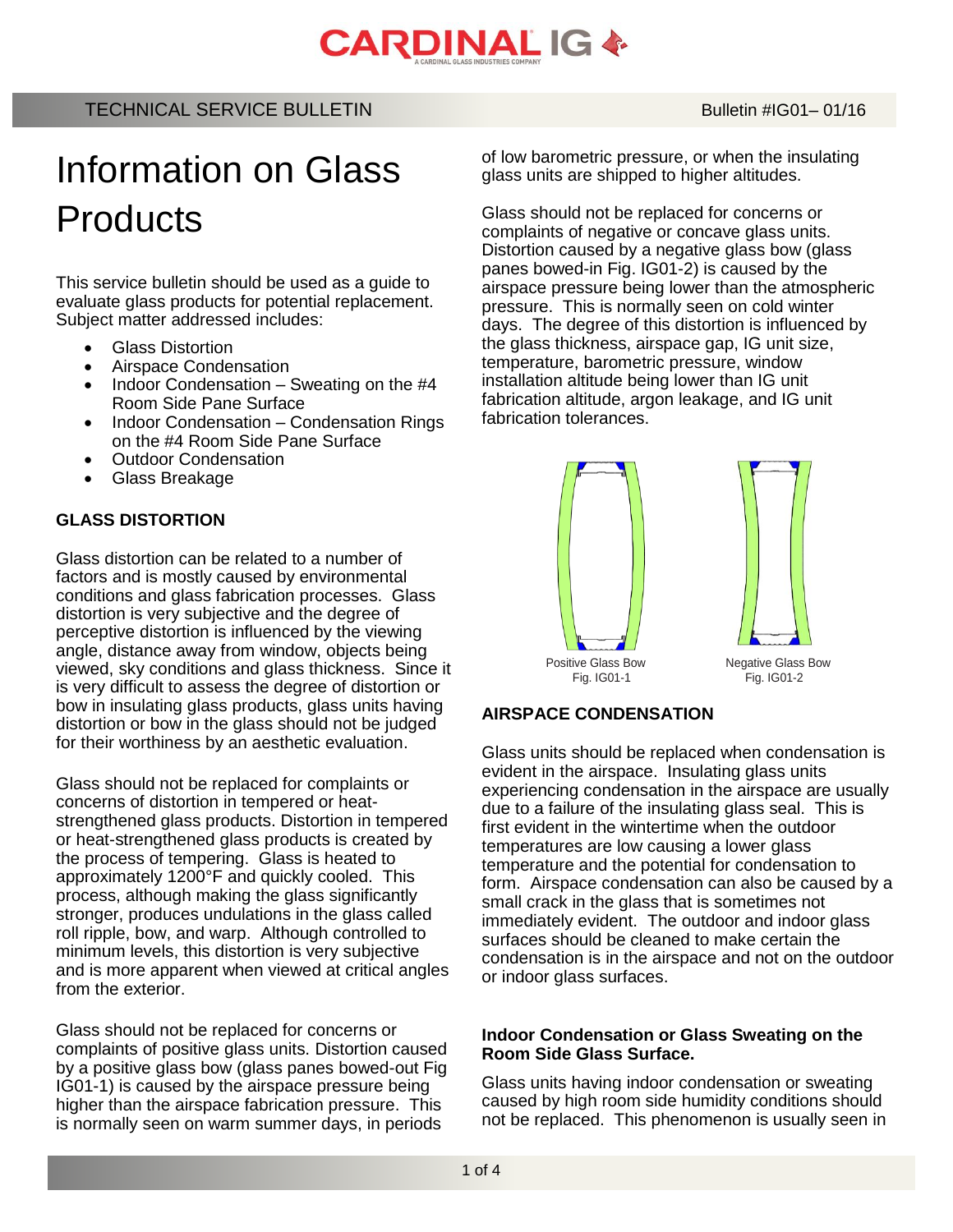# **CARDINAL IG &**

### TECHNICAL SERVICE BULLETIN BULLETIN Bulletin #IG01-01/16

 the winter at the bottom edge of the glass, around the glass periphery, or sometimes on the complete indoor glass surface. It is caused by high room side humidity conditions when the indoor glass temperature is below the dew point of the room side air.

#### **Condensation Rings On the Indoor Glass Surface Condensation**

Glass units having indoor center condensation rings should be evaluated. When insulating glass unit panes are touching in the center, wintertime indoor condensation rings can be seen in the center of the glass. These rings may be circular or elliptical depending on the window shape (square, rectangular, circle, top, etc.) The cause for having the condensation ring is when the glass lites touch in the glass center, there is a reduced insulating value, and the indoor glass temperatures are closer to the outdoor glass temperatures. This increases the potential for condensation rings on the room side pane and becomes evident when the room side glass temperatures fall below the dew point temperature of the room side air.

It is suggested that the window or glass manufacturer be contacted to confirm that the glass is indeed touching in the center. Condensation at the center of the unit can also occur if the room side humidity levels are high. In addition, the use of bars and grilles in between the glass panes can result in the bars touching the glass and creating a cold surface, resulting in the formation of condensation where these bars are located in the IG unit (see TSB #IG08 "Use of Internal Grilles" for details). If the glass is touching in the center, venting of the unit or replacement of the glass may be required.

#### **Outdoor Condensation**

Glass units should not be replaced for complaints or concerns when outdoor condensation occurs. Condensation on the outdoor glass surface of an insulating unit is not an indication that the glass or insulating unit is defective. Under the right set of atmospheric conditions it is possible to get condensation on the outdoor surface of an insulating glass unit. Specifically, these conditions are as follows:

- Glass temperature is below the dew point temperature
- Clear night sky
- Still air
- High relative humidity
- Coated glass products (i.e. LoE™/LoE

Exposed to the above conditions, the outdoor glass surface can radiate heat away to the night sky, and with good insulating glass products the outdoor glass temperature can fall below the dew point of the ambient air. When this occurs, moisture from the air can condense on the outdoor glass surface. Similarities of this condensation on glass products can be drawn to moisture or dew on lawns or on automobiles when exposed to the above mentioned natural occurring phenomena.



#### **Glass Breakage**

Glass Breakage can occur from impact, thermal stress, bending (racking of the sash) or from excessive pressure differences between the airspace and the outside air. Glass is a brittle material and will fracture when subjected to a critical tensile stress level. Scratches, chips, or digs in the glass surface caused by windblown debris or cleaning, can produce stress concentrators that reduce glass strength. If these surface defects are severe enough, they can produce eventual glass breakage.

A typical impact breakage pattern is shown in Fig. IG01-3. Due to the small particle size when glass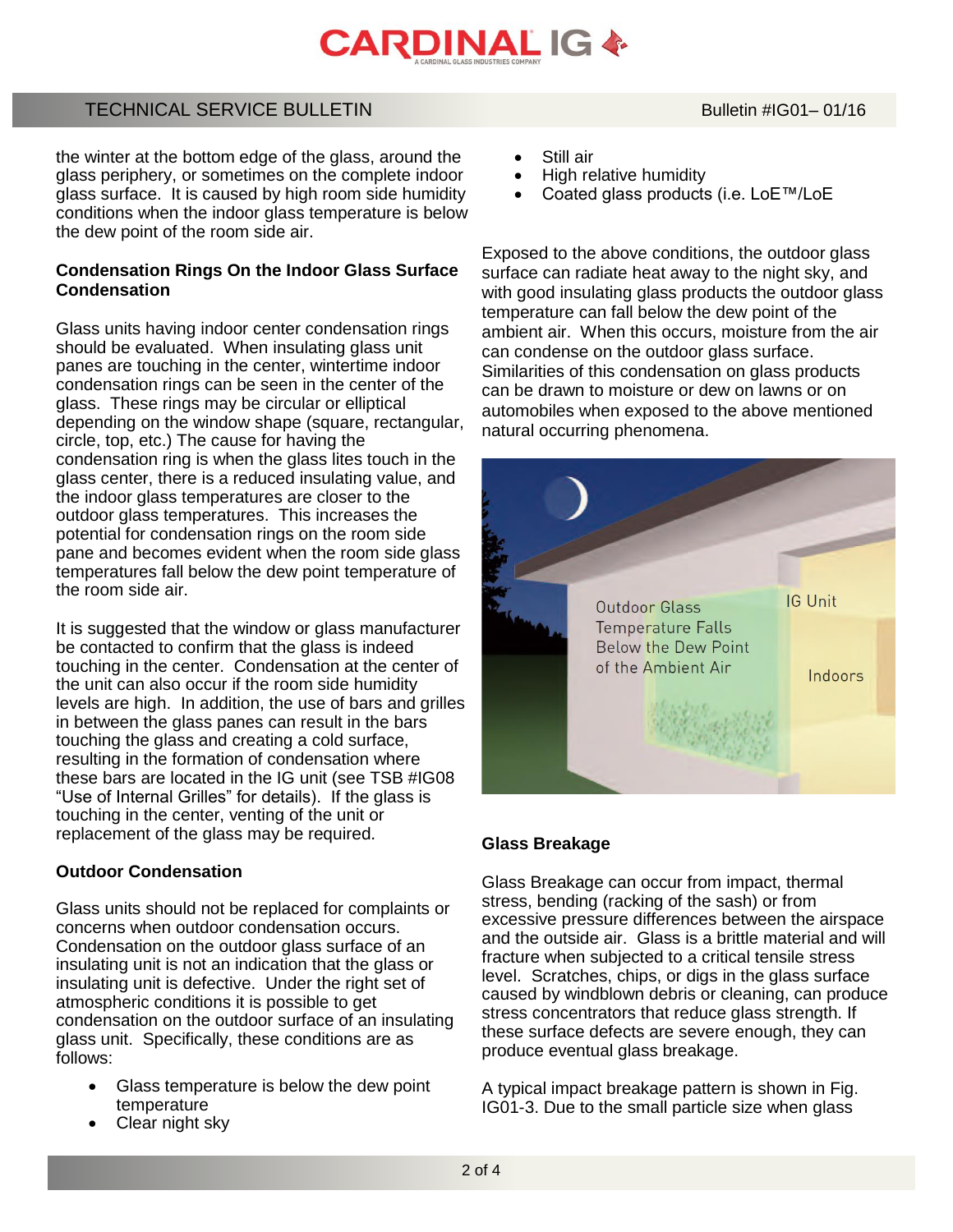

### TECHNICAL SERVICE BULLETIN Bulletin #IG01– 01/16

fractures from impact, the glass may evacuate the opening which can conceal the fracture pattern.

A typical breakage pattern from thermal stress is shown in Fig. IG-01-4 and is caused by the glass not being able to sustain the thermal conditions experienced at the site. Conditions that can produce thermal breakage of glass panes can be related to a combination of the following: outdoor overhangs, indoor shading (blinds, draperies, etc.) size of the window and flaws at the glass edge.

With the addition of LoE™ coatings and argon filling, the insulating value of the insulating glass product has been significantly improved, raising the central glass temperature on the room side pane, while the glass edges remain cold. This temperature gradient produces thermal stress in the room side glass pane and if there are any significant edge flaws from handling, thermal breakage could take place initiating at the flaw. Some insulating glass products that Cardinal produces will have the indoor glass pane heat strengthened to virtually eliminate the potential of thermal breakage of this glass pane.

A typical breakage pattern for bending is shown in Fig. IG01-5 and is usually caused by a racking of the sash i.e. in a casement unit when one of the locks is engage and the homeowner tries to open the window.

A typical breakage pattern from excessive pressure differences between the airspace and outside air is shown in Fig. IG01-6. This type of breakage is not very prevalent and is due to the glass not being able to meet the bending stresses induced by the deflection of glass panes. Specific causes of breakage are due to extreme pressure differences between the airspace and the outside air, resulting in severely negative (bowed-in) or severely positive (bowed-out) glass units. Breakage from bowed out glass panes is extremely rare and can be caused by shipment of the IG units to altitudes in excess of 3,000 feet (depending on unit geometry).

A typical breakage pattern for tempered glass is shown in Fig. IG01-7. All glass products have some level of inclusions i.e. seeds, bubbles, and stones which are an unavoidable part of the glass forming process. These inclusions are controlled to minimum levels and usually are not visible to the naked eye. One type of a very rare inclusion is called a nickel sulfide stone. This particular type of stone may

undergo a phase transformation (shrink) in tempered glass due to the re-heat/quench operation. Over a period of time, these particles will tend to revert back to their original state (expand). This phase transformation can cause tempered glass to fracture spontaneously, but this is a rare occurrence. Annealed and heat-strengthened glass will not have fractures from inclusions i.e. nickel sulfide stones. Tempered glass is classified as a safety glazing material because when it fractures, it breaks into relatively harmless fragments with no jagged edges or shards.

#### **BREAKAGE FROM POSITIVE OR BOWED-OUT GLASS LITES (FIG. IG01-1)**

Positive units can be caused by warm temperatures, low barometric pressures, altitude changes, and IG unit fabrication tolerances. If glass fractures occur from a positive airspace, it is usually only one of the glass panes and since the deflection is positive, the glass particles will usually evacuate the opening. Glass fractures from airspace pressures being higher than the airspace fabrication pressure are almost unheard with the exception of exposure at high altitudes. When insulating glass units are shipped through or installed in extremely high elevations, installation of capillary tubes should be considered to reduce positive unit bow and the potential of glass breakage.

#### **BREAKAGE FROM NEGATIVE OF BOWED-IN GLASS LITES (FIG. IG01-2)**

Negative units can be caused by cold outdoor temperatures, high barometric temperatures, narrow glass sizes, large insulating glass airspace, argon gas loss, altitude changes, and IG unit fabrication tolerances. This breakage type is more prevalent with wide airspace units. If glass fractures occur from a negative airspace, it is usually only one of the glass panes and since the glass panes are deflected toward the airspace during breakage, the glass particles almost always remain in the opening. It is not unusual for the glass fracture to sound like a loud bang. This loud noise is associated with the glass stress being relieved when fracture occurs and should not be construed as a dangerous situation.

Naturally, any glass that has fractured in the field should be replaced. Breakage of tempered glass is rare because of it exceptional strength and impact